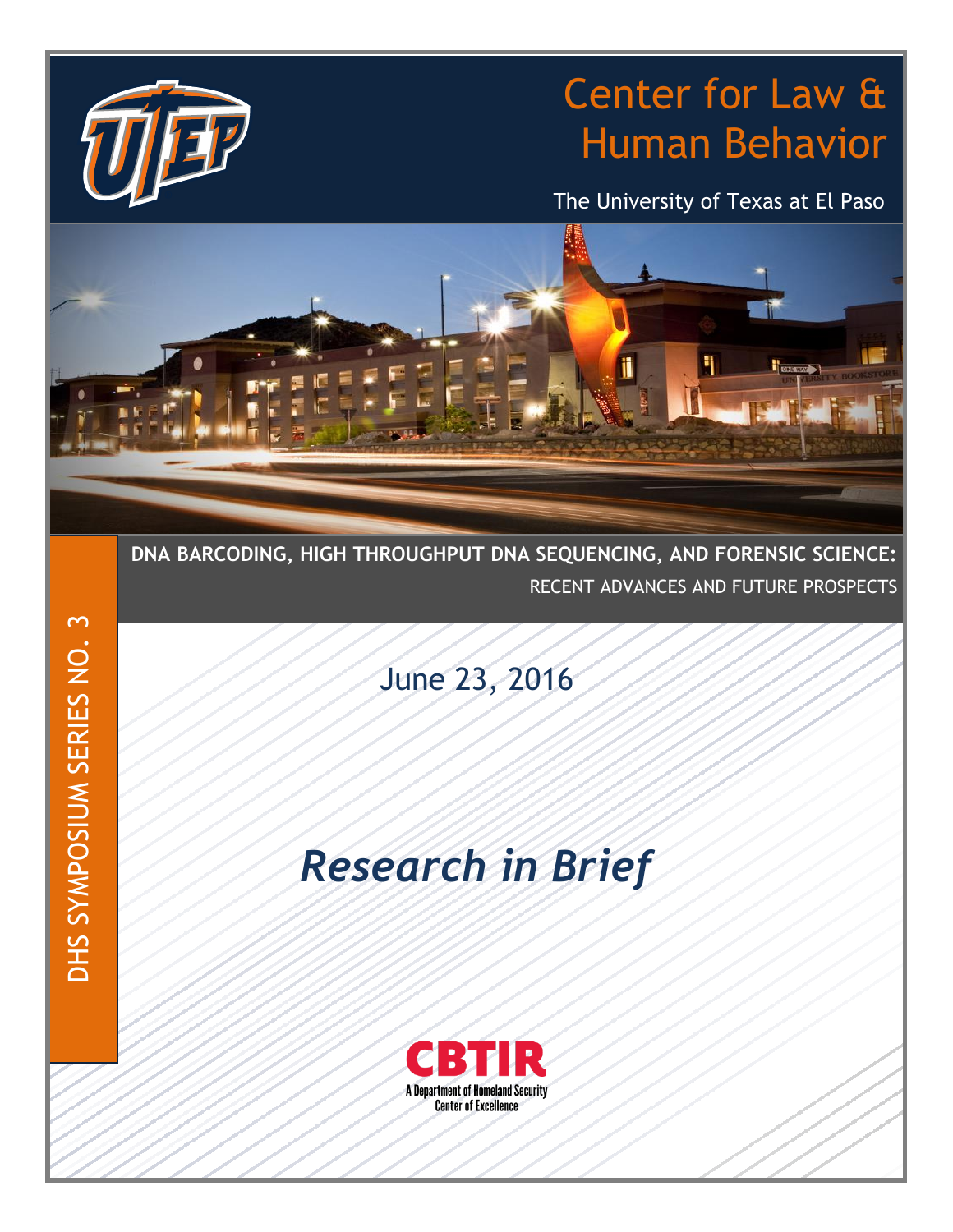

Center for Law & Human Behavior The University of Texas at El Paso 500 West University Avenue Prospect Hall, Room 226 El Paso, Texas 79968 Tel: (915) 747-5920 Email: [clhb@utep.edu](mailto:clhb@utep.edu) Website: [http://clhb.utep.edu](http://clhb.utep.edu/) Follow us on Twitter @NCBSI

The views and conclusions contained in this document are those of the authors and should not be interpreted as necessarily representing the official policies, either expressed or implied, of the U.S. Department of Homeland Security.

This symposium is supported by the U.S. Department of Homeland Security, Science and Technology, Office of University Programs under Grant Award Number DHS-14-ST-061-COE-00.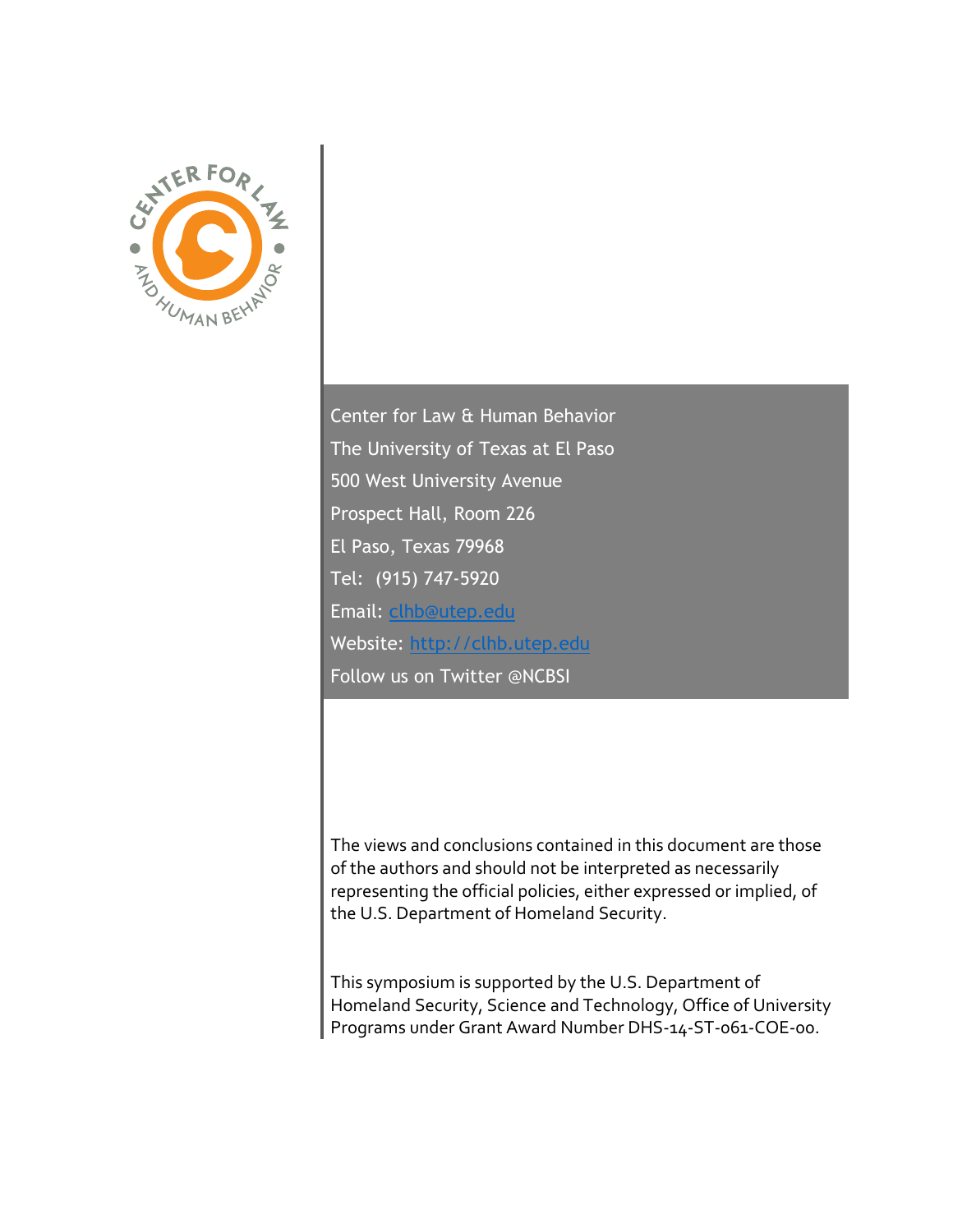### *ABOUT THIS REPORT*

This report provides a brief overview of some recent applications of DNA barcoding, metabarcoding, highthroughput DNA sequencing, and nextgeneration DNA sequencing in forensics and details some preliminary work looking at the application of DNA metabarcoding in pollen forensics. As DNA sequencing has become faster, cheaper, and more accurate, its applications have become more widespread and varied. DNA sequencing is commonly used in scientific fields such as ecology, genetics, and evolution, but some of the newer techniques used in these fields have yet to be applied to forensic science. Here we discuss the use of high-throughput DNA sequencing method, known as DNA metabarcoding, to identify plant material that may be of use to the law enforcement and forensic community.

#### **What Are The Research Findings?**

Our group was able to successfully identify multiple plant species found in soil samples taken from multiple geographic areas to the genus and, in some cases, species level. Additionally, the sequencing results were consistent with our knowledge of what plants are generally found in each geographic area. This suggests that DNA metabarcoding may be a valid methodology to identify pollen in environmental samples and would be quicker and potentially more sensitive than current visual methods of identification.

#### **What Were the Study's Limitations?**

Presented here are preliminary analyses for a subset of samples used in a larger study

on the effectiveness of DNA metabarcoding for pollen identification in environmental samples. Further analyses and follow-up studies are currently being conducted to determine how broadly applicable this methodology is in terms of matrices and substrates. Additionally, while some effort has been made to compile a botanical list suitable for forensic geolocation, at this time such a list does not exist (though see Goodman et al. 2015). So, while this study does suggest that DNA metabarcoding is capable of identifying what plant material found in a soil originated from, it has not been used to do so in a forensic setting or for law enforcement purposes.

#### **Who Should Read This Report?**

Crime lab personnel and federal, state, and local law enforcement agents who handle crime and evidence materials.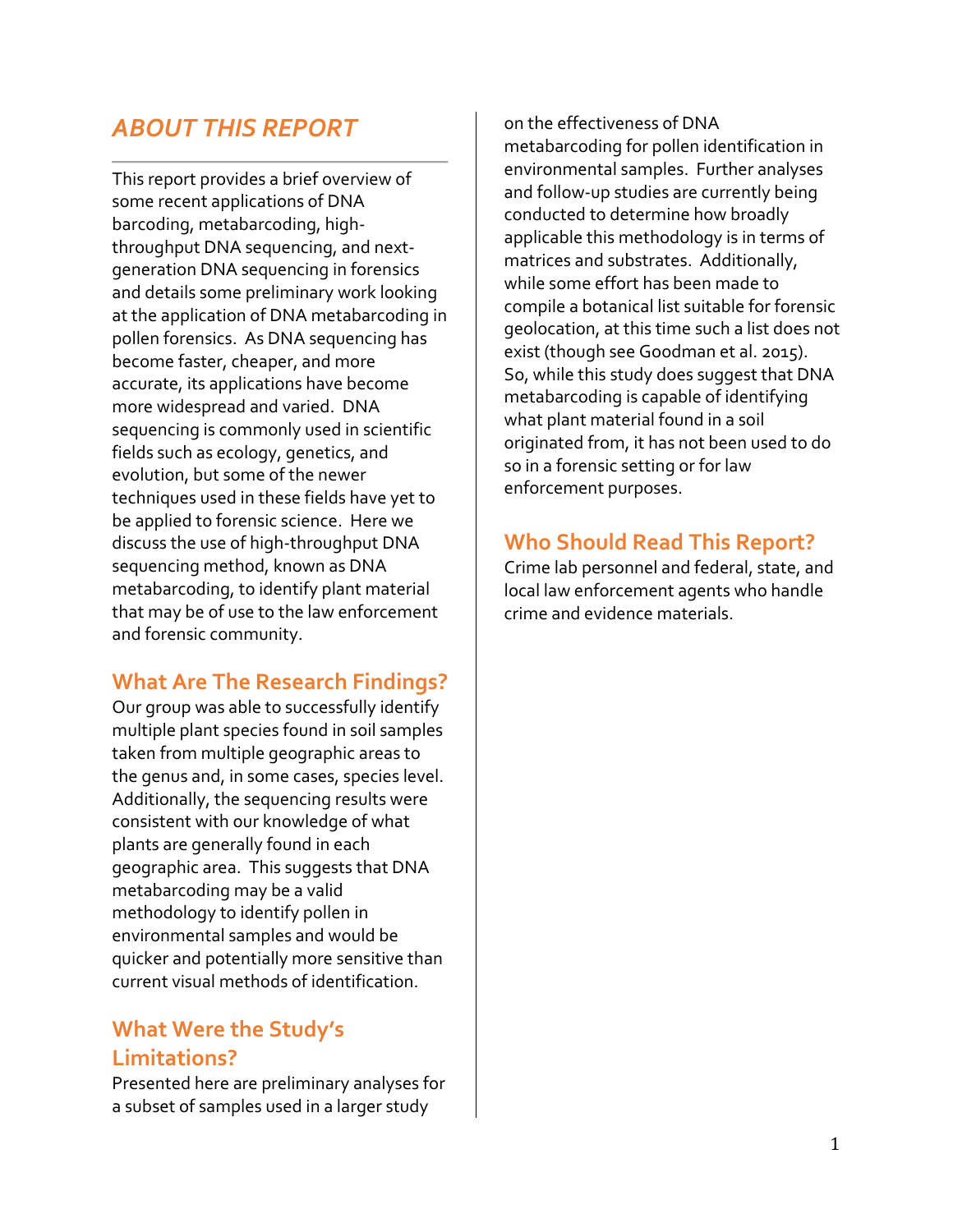#### **Introduction**

Most of us are familiar with the use of genetic methods, particularly DNA fingerprinting, for the identification of human individuals in forensic science. Genetic methods are also routinely used in wildlife forensics, drug enforcement, and food security labs for the identification of targeted non-human species (Galimberti et al. 2012, Ogden & Linacre 2015, Mello et al. 2015). Some currently used methods are only applicable to a specific species. In some cases, heritable patterns found in highly variable repeat regions of the target species' genome, known as microsatellites, SSRs, or more commonly "DNA fingerprints", can allow scientists to identify what population an individual or sample comes from. For example, microsatellites can be used to determine whether timber is coming from a legally or an illegally harvested population (Degen et al. 2013).

Other genetic methods, such as DNA barcoding can be applied to a broad taxonomic range of species. A DNA barcode is a short sequence of DNA that is found in a broad range of species, meaning it is taxonomically conserved. Because sequences used for DNA barcodes are present in many species, and vary between species, but not within species, ideally each species should have its own DNA barcode. Therefore, species can be identified based on their species' sequence at that barcoding locus. DNA barcoding can be used to identify what species a sample comes from even when morphological identification would be difficult or even impossible. For example, DNA barcoding can be used to determine whether butchered meat originated from a domestic species, such as cattle, or a protected species susceptible to poaching, such as a rhinoceros (Dalton & Kotze 2011).

Recent innovations in sequencing technology can allow us to identify multiple species present in a single sample. DNA metabarcoding combines next-generation DNA sequencing, DNA barcodes, and bioinformatics to identify and quantify diversity within a sample. There are many potential applications for DNA metabarcoding in forensic science. For example, this process has been used to identify the plants present in mixtures sold as traditional Chinese medicine (Coughlan et al. 2012).

DNA barcoding can also be applied to the field of pollen forensics (Bell et al. 2016). Pollen is one of a plant's most unique structures. Individual pollen grains have long been used to identify plant species present in an ecosystem. Often, as in the case of paleoecology, these species are identified long after the rest of the plant is gone. Pollen can also provide forensic evidence of where a person or object has been because different locations will have distinct sets of pollen species and those will often vary depending on the time of year. Here we report on the use of DNA metabarcoding to identify plant material in environmental samples.

#### **Project Overview**

Despite the wealth of information which the analysis of pollen can provide and its potential applications in many different aspects of both border security, food safety, and ecosystem services, pollen analysis and identification is still done mainly using microscopy. There are very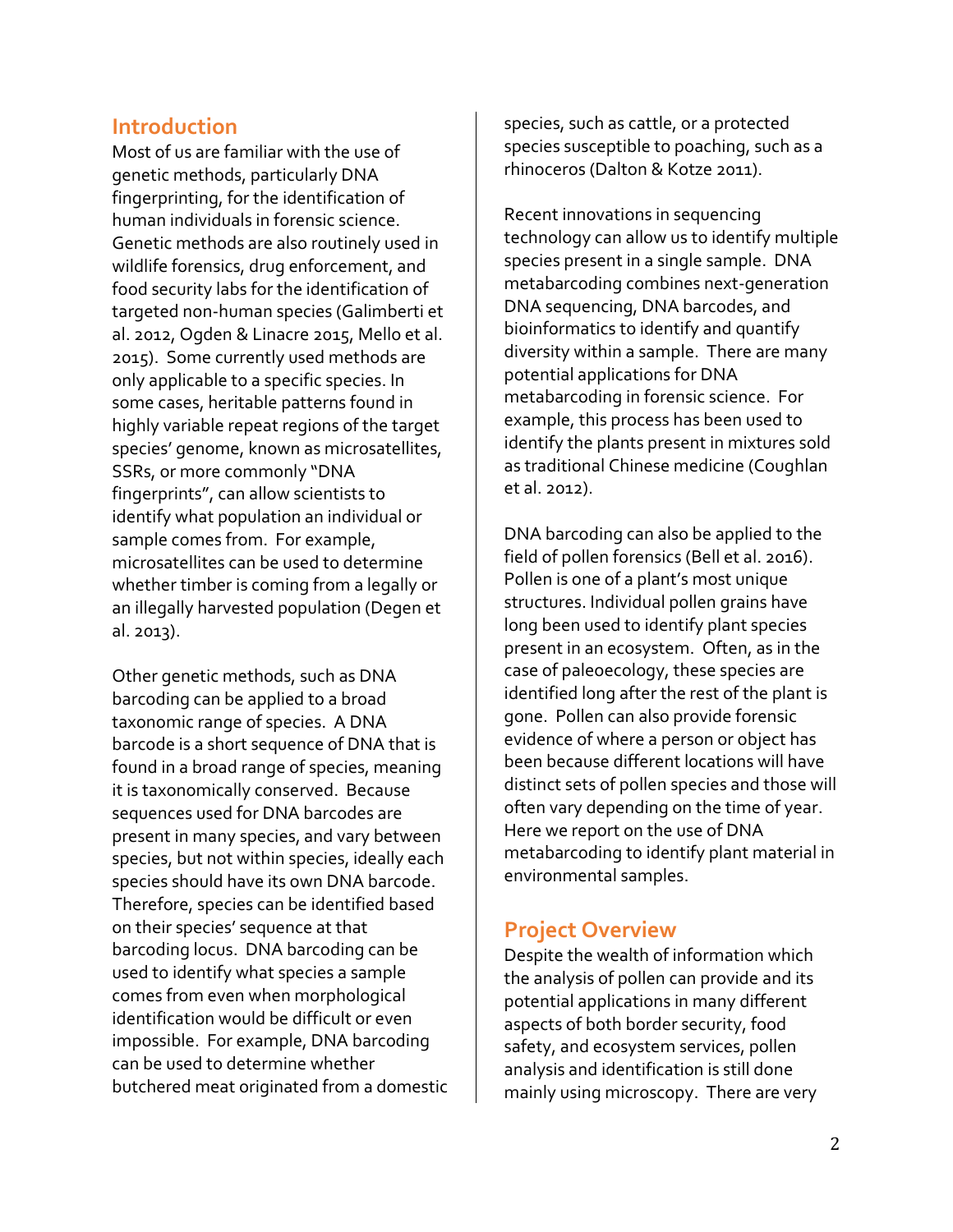few facilities in the United States that routinely conduct forensic pollen analysis for government agencies (Hwang & Masters 2013). Because accurate pollen classification requires specialized training and experience in identifying and correctly classifying the morphological traits of individual pollen grains and relies heavily on multiple pollen image databases, it is often a time-consuming and highly specialized task.

However, with the advent of newer, more sensitive, and cheaper next-generation sequencing technologies, we will be able to not only speed up the identification process, but also provide more comprehensive results with less taxonomically specialized expertise. Recently, several research groups have begun work developing molecular and bioinformatics protocols that will allow for the rapid and accurate identification of pollen species in mixed pollen samples (Bell et al. 2016). Our group has recently completed work using DNA metabarcoding to identify plant material found in soil samples using two DNA barcoding primers. We present some of our preliminary analyses here for one of those primers.

#### **Objectives**

Broadly, this project demonstrates the utility of DNA metabarcoding in quickly and accurately identifying plant material to the genus and sometimes the species level from environmental samples. We used multiple DNA extraction protocols to extract DNA from mixed DNA samples, specifically from forensic soil samples taken from multiple geographic areas. The DNA extractions from these samples were then sequenced using the high-throughput next

generation sequencing technique, DNA metabarcoding.

Taken as a whole, this project demonstrates the ease with which accurate plant identification can be obtained using slightly modified off-the-shelf DNA extraction kits and high-throughput next generation sequencing techniques. This opens the door for the faster and more efficient identification of plant and pollen samples collected from a variety of forensic settings.

#### **Methodology**

For this study we chose to use two DNA barcode primers. The first primer amplifies DNA from the nuclear internal transcribed sequence or ITS region, a region that is conserved across the tree of life. The second primer used amplifies a region of the chloroplast genome which codes for the Ribulose-1, 5-bisphosphate carboxylase/ oxygenase enzyme known as rbcL. This sequence only amplifies in organisms with chloroplasts, such as plants and algae. Here we present some preliminary analyses for the ITS primer developed during a summer 2014 collaboration with Drs. Michael Moody and Kyle Johnson at UTEP sponsored by the DHS and ORISE.

*Utility and accuracy of ITS region for plant identification:* In order for our proposed technique to be utilized more broadly, it was critical that we first determine whether the nuclear plant ITS region would 1) be informative as a locus (i.e. enough plants have their ITS regions sequenced to allow for the identification of useful species) and 2) allow for the accurate identification of unknown samples to at least the level of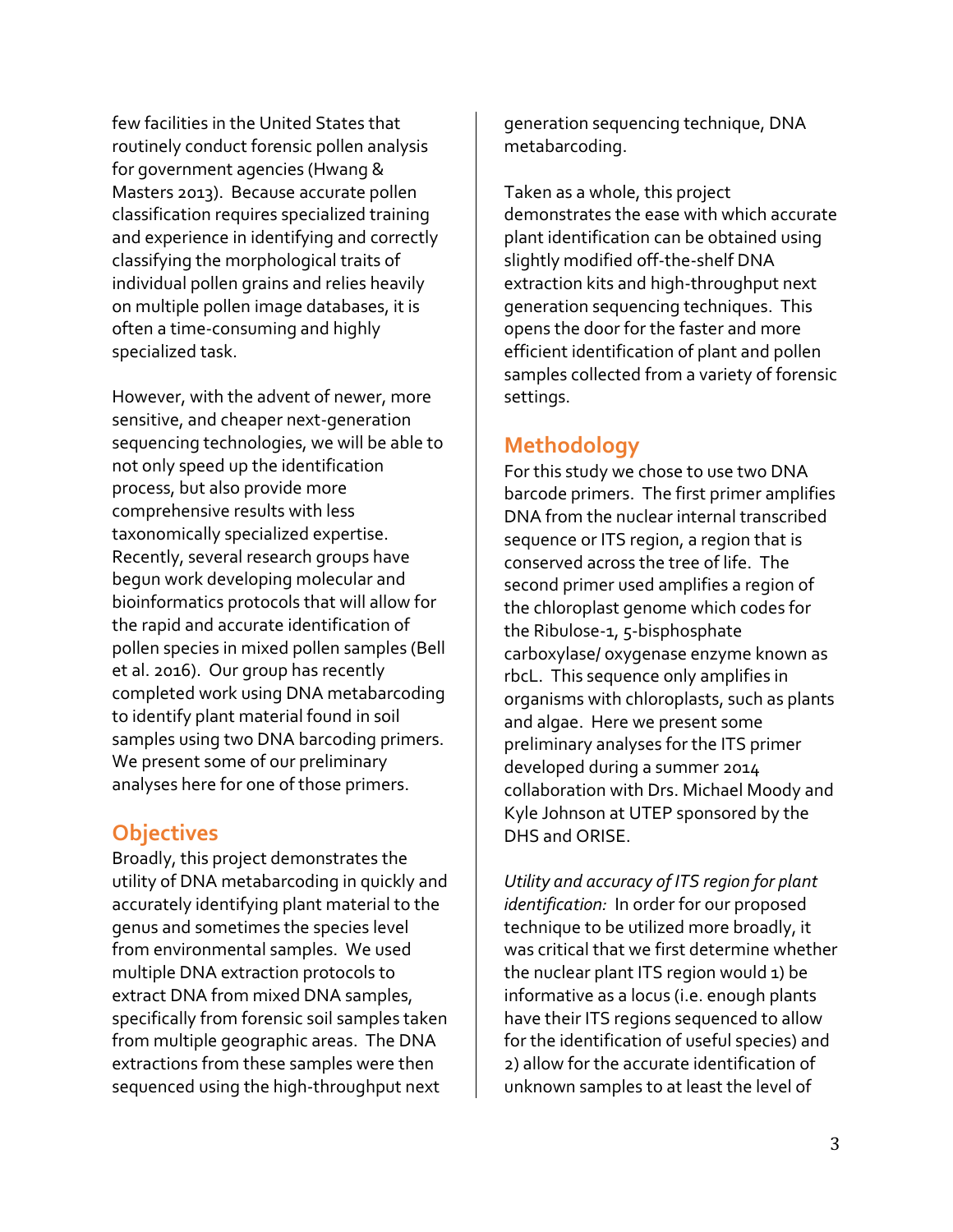genus. To do this we first compiled plant species lists for Dona Anna County, NM and the metro Atlanta, GA counties (Cobb, Dekalb, Fulton, and Gwinnett) from publically available herbarium lists (SEINet: [http://swbiodiversity.org/portal/index.php,](http://swbiodiversity.org/portal/index.php) Valdosta State University Herbarium: <http://herb.valdosta.edu/> ). We then searched for the key words "internal transcribed sequence", "complete", and the genus and species name of each plant in the publically available nucleotide database of NCBI's GenBank

[\(http://www.ncbi.nlm.nih.gov/genbank/\)](http://www.ncbi.nlm.nih.gov/genbank/).

To determine how informative the ITS region would be, we calculated the percentage of geographically identified species with complete ITS regions available in GenBank, as well as the number of potential geographically informative species between the two regions. Additionally to test the utility of phylogenetic trees built using ITS regions to identify the genus of unknown, unsequenced samples, we used these previously collected sequences to build phylogenetic trees (Tamura et al. 2013). We then used these trees to determine the accuracy of the ITS region in identifying the genus of unknown plant samples.

*Sample collection & DNA extractions:* A total of four soil samples were used in this preliminary. The four soil samples represent environmental samples with a mix of plant and non-plant material. One soil sample was collected from an El Paso Arroyo (Lat 31.46 N/ Long 106.29 W), another from an Arroyo at the UTEP Indio Mountain Research Station (Lat 30.46N/ Long 105.0 W), the third from metro Atlanta, GA backyard (Lat 33.45 N/ Long 84.16 W), and the fourth was from metro

Raleigh, VA plot (Lat 35.46 N/ Long 78.38 W). These samples were chosen in order to allow for multiple comparisons across different geographic scales. Two of the comparisons are on a smaller scale (between 120-300 miles), and four are long distance comparisons of approximately 1,500 miles between the two sampling points. Samples were collected using a modified "pinch" sampling method (Adams, 1975). Briefly, for each sample, 20 random pinches of topsoil were collected and combined from a 100 x 100 meter area.

DNA from the environmental soil samples was extracted using the standard extraction protocol in the commercially available MoBio Soil Extraction Kit.

*DNA metabarcoding at the ITS region*: DNA metabarcode sequencing is done in a two step process. First the samples are amplified at the specified primer (ITS primer sequence) using single-step 30 cycle hot start PCR (Qiagen, Valencia, CA). All PCR amplicons are purified using Agencourt Ampure beads (Agencourt Biosci Corp, MA, USA). Samples were then sequenced using a Roche 454 FLX instrument and reagents (following manufacturer's guidelines). The sequence data is processed using a proprietary analysis pipeline [\(www.mrdnalab.com,](http://www.mrdnalab.com/) MR DNA, Shallowater, TX). Similar to other freely available pipelines, this process removes primer sequences, short reads, sequences with ambiguous base calls, homopolymer runs exceeding 6bp, and chimeras. Reads are taxonomically classified using BLASTn [\(www.ncbi.nlm.nih.gov\)](http://www.ncbi.nlm.nih.gov/) and compiled into both "counts" and "percentage" files. Data is provided in tab-delimited text files that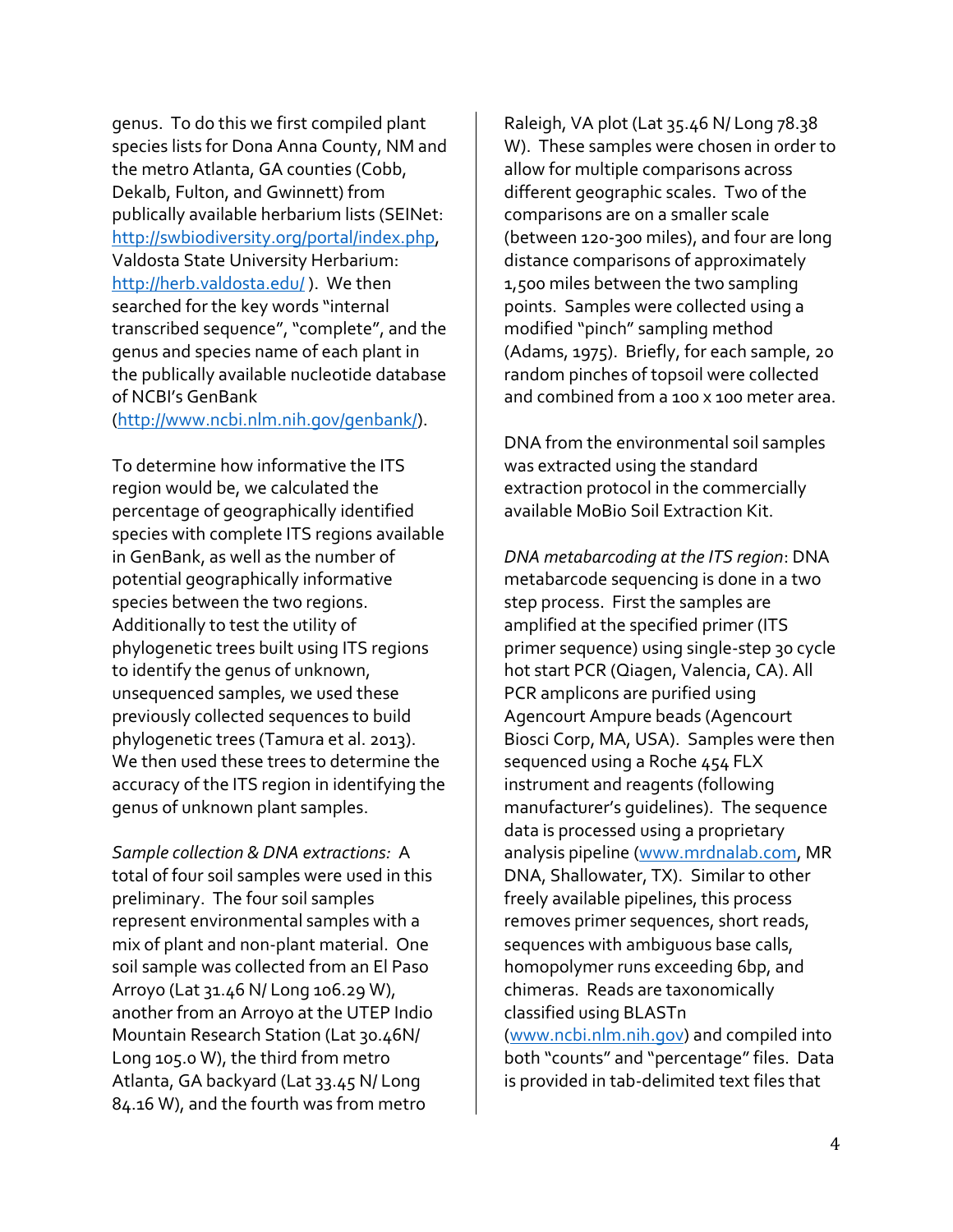can be further analyzed using excel and excel compatible programs.

#### **Major Study Findings**

This pilot project asked two basic questions about the applicability of ITS primers and DNA metabarcoding to forensic pollen identification and geolocation:

1. Do we have enough plant ITS regions sequenced to allow for sequence identification to the genus level?

2. Can we identify plant material in soil samples using DNA metabarcoding?

*Utility and accuracy of ITS region for plant identification:* Our research into the utility of the ITS barcoding region for identifying plant species to the genus level suggests that it would indeed work as a method for plant identification and eventually geolocation. Of the 1,723 herbarium specimens listed in the Dona Ana herbarium list 633 (37%) had complete ITS1 and/or complete ITS 2 sequences, while of the 138 metro Atlanta herbarium specimens, 67 (49%) had complete ITS1 and/or complete ITS 2 sequences. In both of these cases, this is a conservative estimate of the number of plants which we would be able to identify to the species level since we included only complete ITS sequences in our analysis, and many species only have partial sequences available. Many times species identification would be possible with a partial sequence, but for these analyses we included only those with complete sequences.

Additionally, we compiled a single neighbor-joining phylogenetic tree based

on the ITS sequences from two closely related plant families (the *Cyperaceae* and the *Poaceae*) which were comprised of 6 genera and 49 species and 2 genera and 12 species respectively. After compiling the tree, we ran several simulations in which an "unknown" sequence of the same genus (a sequence that was not included in the original building of the tree) was included in the building of the new tree. In all cases, the "unknown" sequence grouped with its expected genus. This means that in cases where we have a true unknown sample (a sample which has not had it's ITS region sequenced and deposited in GenBank), we would still be able to identify it to the genus level. Current morphological identification can often only identify pollen to the genus. That means that even with missing information, this methodology is as useful as the current one, and when all the information is available, this method is superior in its taxonomic level of identification.

*Plant identification using DNA metabarcoding for four soil samples:* We successfully extracted DNA from all four soil samples without further modification of the standard soil DNA extraction kit. We also successfully amplified the ITS barcode region in all four soil DNA samples. Preliminary analyses using the ITS2 bioinformatics pipeline recently designed by Sickel et al. (2015), identified a total of eight plant species in the four samples.

In the El Paso soil sample, 100% of the plant sequences were identified to the species level and were found to have all originated from monkey comb (*Pithecoctenium cynanchoides*). This is a plant common in the El Paso, TX and New Mexico region. All of the plant sequences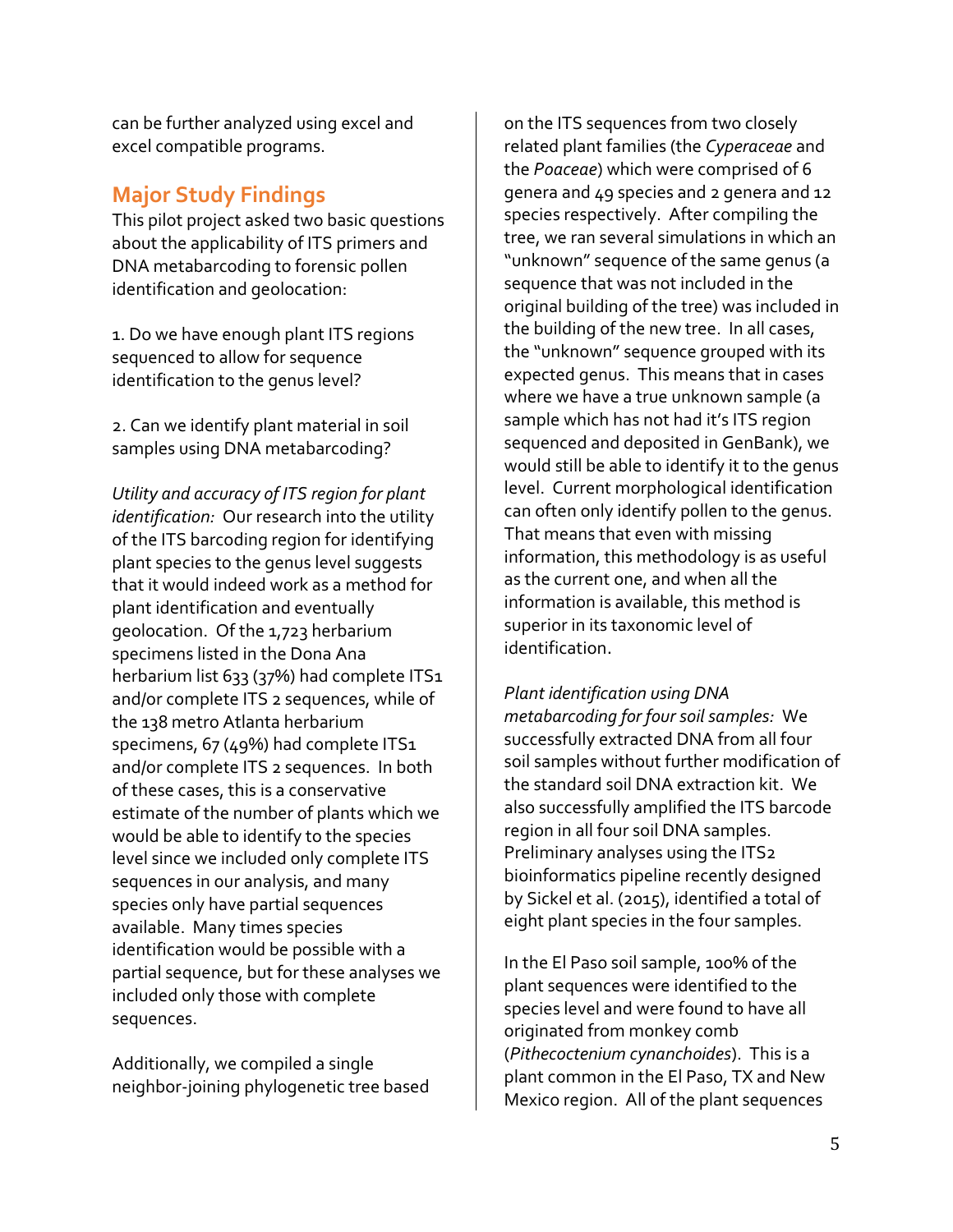from the soil sample taken at Indio Mountain Research Station in Texas were from the genus *Solanum*, commonly known as the nightshades. Based on herbarium lists for the region, the sequences most likely originated from the silverleaf nightshade (*Solanum elaeagnifolium*), a plant commonly found in this dry desert area. Three plants made up of the majority (90%) of the sequences from the Atlanta, GA sample. One of the three samples, American Pokeweed (*Phytolacca americana*) was identified to the species level, while the other two the ornamental *Veronica sp.* and the invasive *Achyranthes sp.* were identified to the genus level. The Raleigh, NC soil sample was primarily a grass from the genus *Cynodon,* a mustard from the genus *Lepidium*, and English plaintain *Plantago lanceolata* (identified to the species level).

Importantly, none of the four samples showed any overlap in the species identified, suggesting that there was no common contaminant. Additionally, all species and genera identified are consistent with the plants commonly found in the geographic regions sampled. This suggests that this method for pollen identification is one that could easily work for quickly and efficiently identifying pollen to the genus and sometimes species level. Additionally, pollen profiles generated using this methodology were geographically distinct and therefore could have possible applications in forensic geolocation.

#### **Future Areas of Research**

While DNA barcodes have been applied to fields such as wildlife forensics, food safety, and forensic entomology, high-throughput and next-generation sequencing technologies have yet to be applied in

many of these cases. Research in other fields, such as genetics and ecology, frequently uses these cutting edge techniques to answer basic research questions.

As demonstrated in this report, highthroughput DNA sequence technology can allow for quicker and more accurate identification of species from environmental samples containing a mixture of DNA. The broad applicability and low cost of this and other emerging DNA sequencing technologies make them prime candidates for use in forensic fields. However, proper validation is necessary before these techniques can be used for law enforcement purposes.

#### **Implications for Practice**

Currently pollen forensic analyses are rarely performed during DHS investigations due to the extensive training needed. The project described here outlines a more efficient method of pollen identification that requires minimal training and is possible with only slight modifications of commercially available technologies. Using simple DNA extraction techniques and relatively inexpensive high-throughput DNA sequencing technology, pollen forensics would become more readily available to a larger number of forensic labs, could be utilized in a larger number of forensic investigations (including drug, transnational criminal, trade and tariff investigations), and could be completed in a fraction of the current time. The adoption of these cutting edge techniques can and should be made a priority in forensic and law enforcement labs due to their potential to greatly increase the speed and efficiency with which samples can be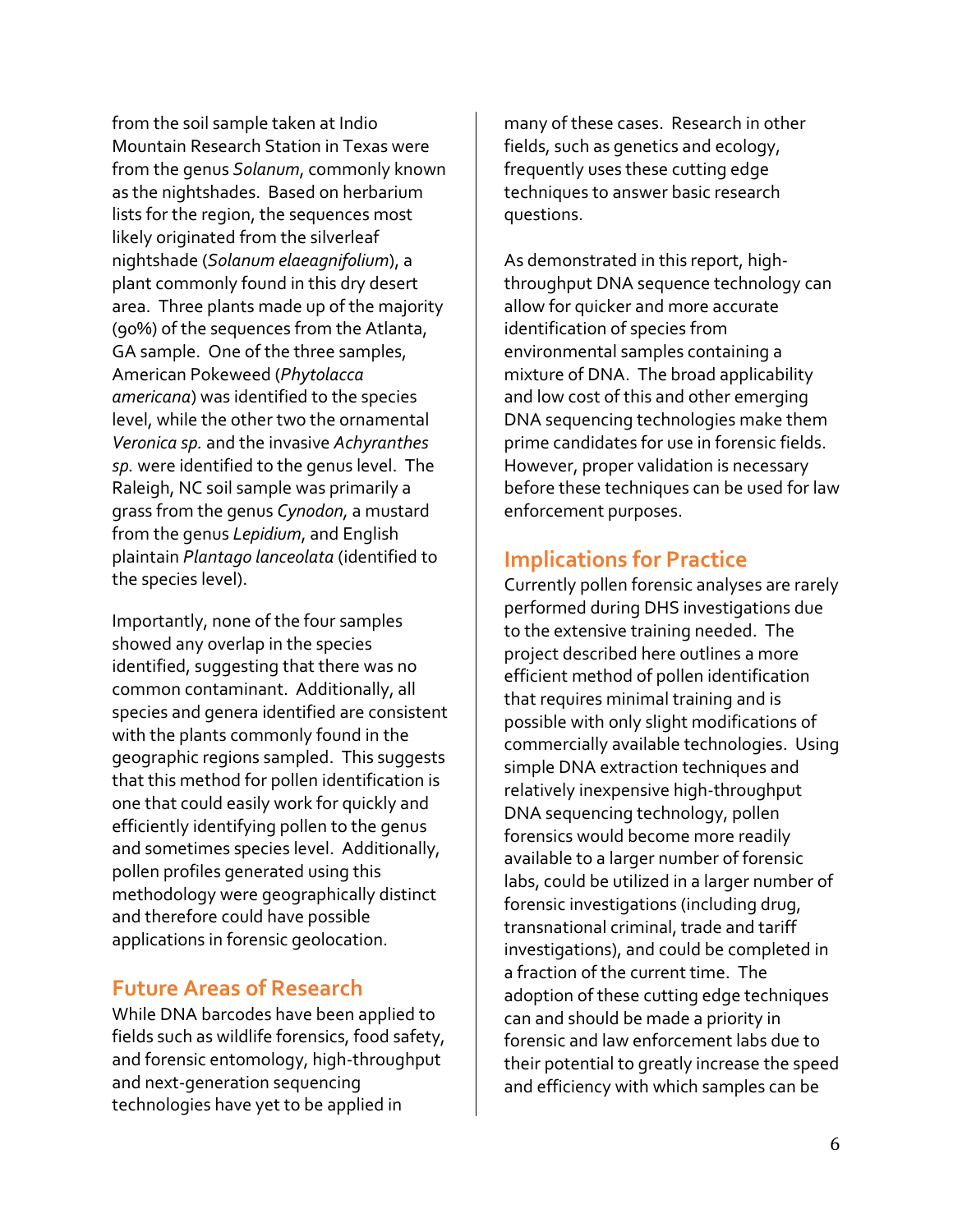processed and utilized in criminal investigations.

Adams DP & PJ Mehringer Jr. (1975) Modern pollen surface samples—an analysis of subsamples. Journal of Research of the U. S. Geological Survey, Vol. 3 (733–736)

Bell KL, KS Burgess, KC Okamoto, R Aranda, & BJ Brosi (2016) Review and future prospects for DNA barcoding methods in forensic palynology. Forensic Science International: Genetics, Vol 21 (110-116)

Coghlan ML, J Haile, J Houston, DC Murray, NE White, P Moolhuijzen, MI Bellgard, & M Bunce (2012) Deep sequencing of plant and animal DNA contained within traditional Chinese medicines reveals legality issues and health safety concerns. PLoS Genetics, Vol. 8:4 (e1002657)

Dalton D & A Kotze (2011) DNA barcoding as a tool for species identification in three forensic wildlife cases in South Africa. Forensic Science International, Vol 207:1-3 (e51-e54)

Degen B, SE Ward, MR Lemes, C Navarro, S Cavers, & AM Sebbenn (2013) Verifying the geographic origin of mahogany (*Swietenia macrophylla* King) with DNA-fingerprints. Forensic Science International: Genetics, Vol 7:1 (55-62)

Galimberti A, F De Mattia, A Losa, I Bruni, S Federici, M Casiraghi, S Martellos, & M Labra (2013) DNA barcoding as a new tool for food traceability, Food Research International, Vol. 50:1 (55-63)

Goodman FJ, JW Doughty, C Gary, CT Christou, BB Hu, EA Hultman, DG Deanto, & D Masters (2015) PIGLT: A pollen identification and geolocation system for forensic applications, Conference Paper, 2015 IEEE International Symposium on Technologies for Homeland Security

Hwang GM & D Masters (2013) Forensic geolocation challenge: is pollen analysis the answer? AASP The Palynological Society Newsletter, Special Issue July 2013

Mello ICT, ASD. Ribeiro, VHG. Dias, R Silva, BD Sabino, RG Garrido, & L Seldin (2016) A segment of rbcL gene as a potential tool for forensic discrimination of *Cannabis sativa* seized at Rio de

Janeiro, Brazil, International Journal of Legal Medicine, Vol. 130:2 (353-356)

Ogden R & A Linacre (2015) Wildlife forensic science: a review of genetic geographic origin assignment, Forensic Science International: Genetics, Vol. 18 (152-159)

Sickel W. MJ Ankenbrand, G Grimmer, A Holzschuh, S Hartel, J Lanzen, I Steffan-Dewenter, & A Keller (2015) Increased efficiency in identifying mixed pollen samples by meta-barcoding with a dualindexing approach, BMC Ecology, Vol 15:20

Tamura K, G Stecher, D Peterson, A Filipski A, & S Kumar (2013) MEGA6: Molecular Evolutionary Genetics Analysis Version 6.0. Molecular Biology and Evolution, Vol. 30 (2725-2729)



**About the author**

Dr. Jennifer Kovacs is an Assistant Professor of Biology at Spelman College.

For further information related to this work please contact Dr. Kovacs at (404) 270-5724 or at jkovacs@spelman.edu